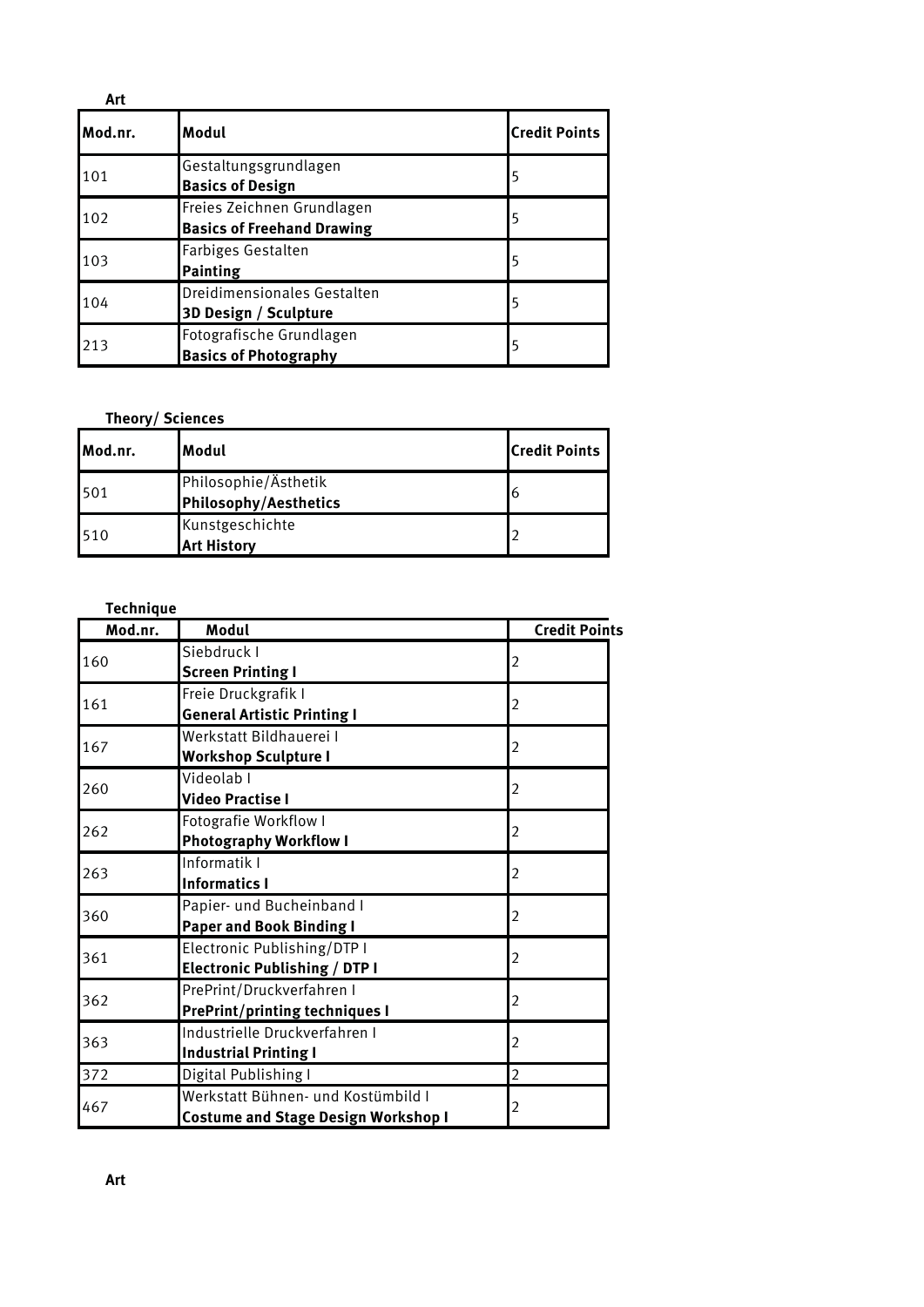| Mod.nr. | Modul                                                                                             | <b>Credit Points</b> |
|---------|---------------------------------------------------------------------------------------------------|----------------------|
| 127     | Grundlagen Experimentelle Raumkonzepte<br><b>Basics of Experimental Spatial Concepts</b>          | 6,7                  |
| 105     | Grundlagen Aktzeichnen<br><b>Basics of Life Drawing</b>                                           | 6,7                  |
| 128     | Grundlagen Konzeptionelles Zeichnen<br><b>Basics of Conceptual Drawing</b>                        | 6,7                  |
| 130     | Grundlagen Malerei<br><b>Basics of Painting</b>                                                   | 6,7                  |
| 131     | Grundlagen Bildhauerei<br><b>Basics of Sculpture</b>                                              | 6,7                  |
| 201     | Grundlagen Fotografie<br><b>Basics of Photography</b>                                             | 6,7                  |
| 202     | Grundlagen Film/Video<br><b>Basics of Film/Video</b>                                              | 6,7                  |
| 203     | Grundlagen Elektronische Medien<br><b>Basics of Electronic Media</b>                              | 6,7                  |
| 301     | Grundlagen Konzeptionelles Gestalten<br><b>Basics of Communication Design</b>                     | 6,7                  |
| 302     | Grundlagen Grafikdesign/Illustration<br><b>Basics of Graphic Design</b>                           | 6,7                  |
| 315     | Grundlagen Typografie<br><b>Basics of Typography</b>                                              | 6,7                  |
| 401     | Grundlagen Bühnen -und Kostümbild Raum<br>und Aktion<br><b>Basics of Stage And Costume Design</b> | 6,7                  |
| 603     | Gastprofessur<br><b>Guest Professorship</b>                                                       | 6,7                  |

## **Theory/ Sciences**

| Mod.nr. | lModul                                             | <b>Credit Points</b> |
|---------|----------------------------------------------------|----------------------|
| 502     | Kunstgeschichte<br><b>Art History I</b>            |                      |
| 509     | Philosophie/Ästhetik<br>Philosophy & Aesthetics II |                      |

| <b>Technique</b> |                                                        |                      |
|------------------|--------------------------------------------------------|----------------------|
| Mod.nr.          | Modul                                                  | <b>Credit Points</b> |
| 160              | Siebdruck I<br><b>Screen Printing I</b>                |                      |
| 161              | Freie Druckgrafik I<br><b>Fine Art Etching I</b>       | 2                    |
| 167              | Werkstatt Bildhauerei I<br><b>Sculpture Workshop I</b> | 2                    |
| 260              | Videolab I<br><b>Video Practise I</b>                  |                      |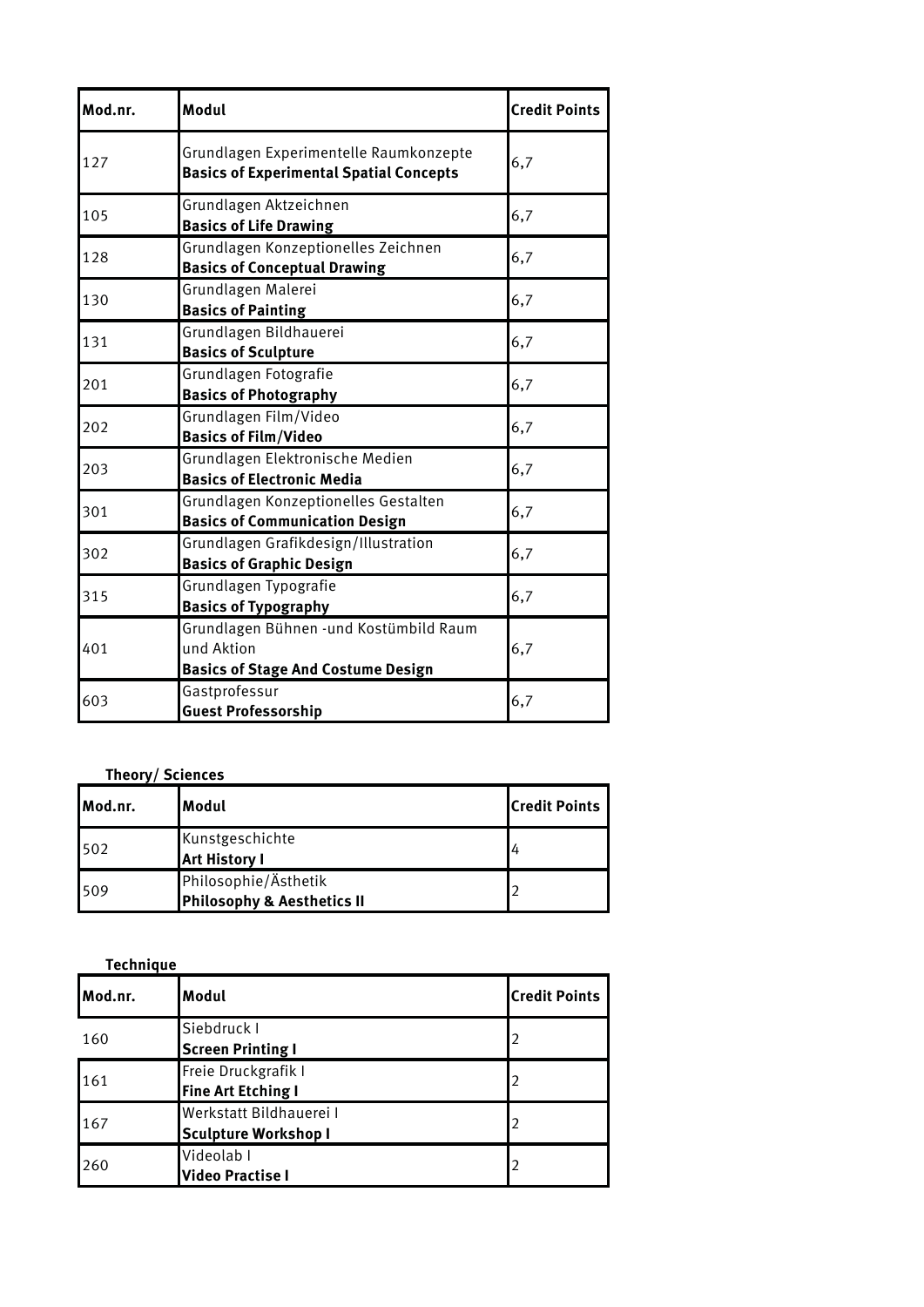| 261 | Werkstatt Elektronische Medien I<br><b>Workshop Electronic Media I</b> | 2              |
|-----|------------------------------------------------------------------------|----------------|
| 262 | <b>Fotografie Workflow I</b><br><b>Photography Workshop I</b>          | $\overline{2}$ |
| 264 | Werkstatt Film/Video I<br><b>Workshop Film/Video I</b>                 | $\mathfrak z$  |
| 263 | Informatik I<br><b>Informatics I</b>                                   | $\overline{2}$ |
| 360 | Papier- und Bucheinband I<br><b>Paper and Book Binding I</b>           | $\mathfrak z$  |
| 361 | Electronic Publishing/DTP I                                            | $\mathfrak z$  |
| 362 | PrePrint/Druckverfahren I                                              | C              |
| 363 | Industrielle Druckverfahren I<br><b>Industrial Printing I</b>          | $\mathfrak z$  |
| 372 | Digital Publishing I                                                   | $\overline{2}$ |

| Art     |                                                                             |                      |
|---------|-----------------------------------------------------------------------------|----------------------|
| Mod.nr. | Modul                                                                       | <b>Credit Points</b> |
| 106     | Experimentelle Raumkonzepte I<br><b>Experimental Spatial Concepts I</b>     | 10                   |
| 107     | Konzeptionelles Zeichnen I<br><b>Conceptual Drawing I</b>                   | 10                   |
| 110     | Aktzeichnen I<br><b>Life Drawing I</b>                                      | 10                   |
| 111     | Malerei I<br><b>Painting I</b>                                              | 10                   |
| 112     | <b>Bildhauerei I</b><br><b>Sculpture I</b>                                  | 10                   |
| 204     | Fotografie I<br><b>Photography I</b>                                        | 10                   |
| 205     | Elektronische Medien I<br><b>Electronic Media I</b>                         | 10                   |
| 206     | Grundlagen Film/Video I (2-sem.)<br><b>Basics of Film/Video I Seminar</b>   | 10                   |
| 303     | Typografie I<br><b>Typography I</b>                                         | 10                   |
| 304     | Konzeptionelle Gestaltung I<br><b>Conceptual Design I</b>                   | 10                   |
| 305     | <b>Grafik Design/Illustration I</b><br><b>Graphic Design/Illustration I</b> | 10                   |
| 402     | Bühnenbild I<br><b>Stage And Costume Design I</b>                           | 10                   |
| 403     | Kostümbild I<br><b>Costume Design I</b>                                     | 10                   |
| 604     | Gastprofessur I<br><b>Guest Professorship I</b>                             | 10                   |

| Theory/Sciences |       |                      |
|-----------------|-------|----------------------|
| Mod.nr.         | Modul | <b>Credit Points</b> |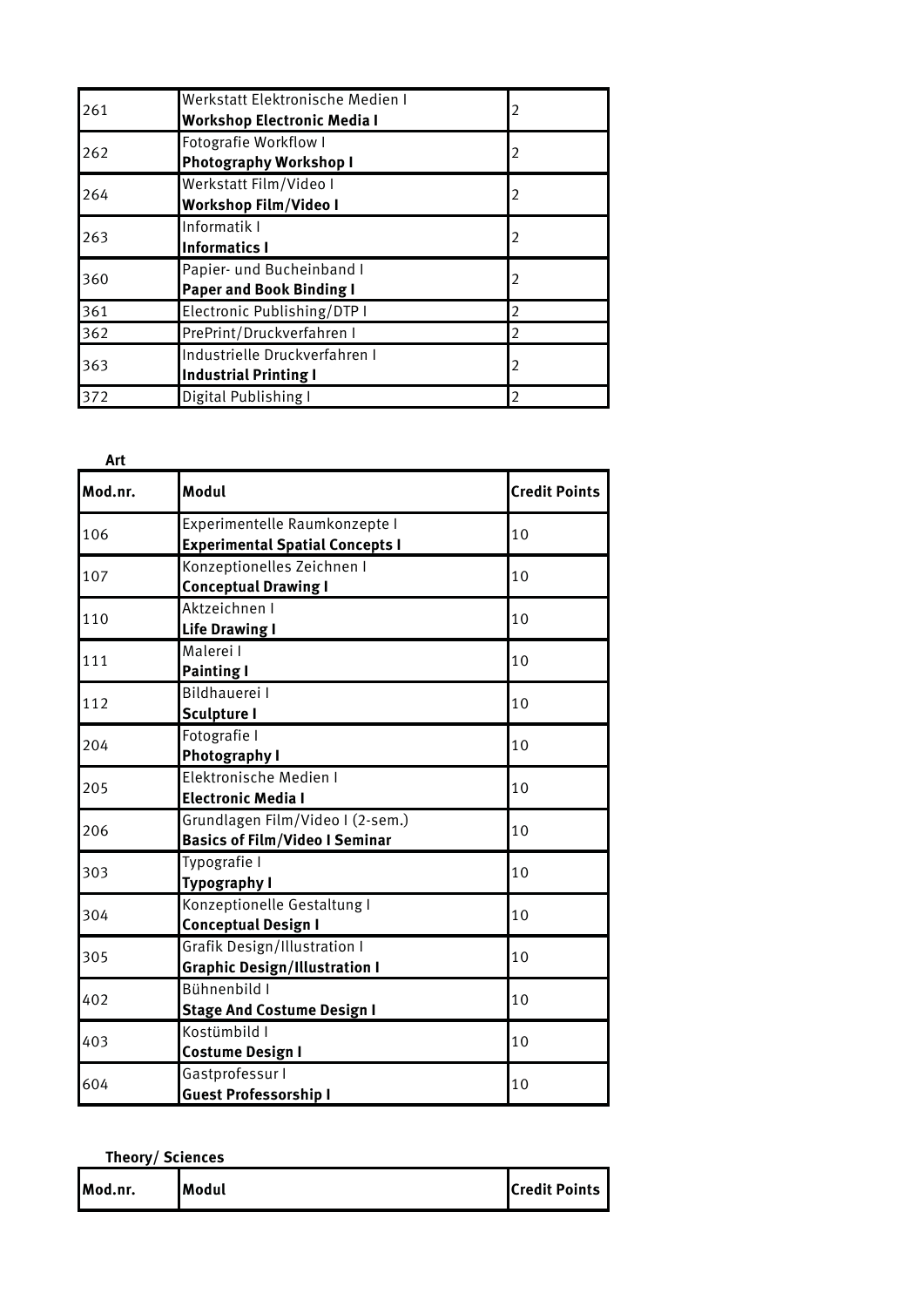| 505 | Soziologie/Theorie der Medien<br><b>Sociology II</b>                                      | 4 |
|-----|-------------------------------------------------------------------------------------------|---|
| 504 | Wahrnehmungstheorie<br><b>Theory of Perception I</b>                                      |   |
| 507 | Ästh. d. Theaters I/Dramaturgie I<br><b>Aesthetics of Theatre/Drama I</b>                 |   |
| 508 | Gesch. u. Theorie d. Theaterregie I<br><b>History &amp; Theory of Theater Directing I</b> |   |

| <b>Technique</b> |                                                                                   |                      |
|------------------|-----------------------------------------------------------------------------------|----------------------|
| Mod.nr.          | Modul                                                                             | <b>Credit Points</b> |
| 163              | Siebdruck II<br><b>Screen Printing II</b>                                         | 5                    |
| 164              | Freie Druckgrafik II<br><b>Fine Art Etching II</b>                                | 5                    |
| 168              | Werkstatt Bildhauerei II<br><b>Workshop Sculpture II</b>                          | 5                    |
| 265              | Videolab II<br><b>Video Practise II</b>                                           | 5                    |
| 266              | Werkstatt Elektronische Medien II<br><b>Workshop Electronic Media II</b>          | 5                    |
| 267              | Fotografie Workflow II<br><b>Photography Workflow II</b>                          | 5                    |
| 268              | Informatik II<br><b>Informatics II</b>                                            | 5                    |
| 269              | Werkstatt Film/Video II                                                           | 5                    |
| 364              | Papier- und Bucheinband II<br><b>Paper and Book Binding II</b>                    | 5                    |
| 365              | Electronic Publishing/DTP II<br><b>Electronic Publishing / DTP II</b>             | 5                    |
| 366              | Industrielle Druckverfahren II<br><b>Industrial Printing II</b>                   | 5                    |
| 370              | PrePrint/Druckverfahren II<br><b>PrePrint/printing techniques II</b>              | 5                    |
| 373              | Digital Publishing II                                                             | 5                    |
| 460              | Werkstatt Bühnen- und Kostümbild II<br><b>Workshop Stage And Costume Design I</b> | 5                    |

| Art     |                                                                           |                      |
|---------|---------------------------------------------------------------------------|----------------------|
| Mod.nr. | Modul                                                                     | <b>Credit Points</b> |
| 113     | Experimentelle Raumkonzepte II<br><b>Experimental Spatial Concepts II</b> | 6                    |
| 114     | Konzeptionelles Zeichnen II<br><b>Conceptual Drawing II</b>               | 6                    |
| 117     | Aktzeichnen II<br><b>Life Drawing II</b>                                  | 6                    |
| 118     | Malerei II<br><b>Painting II</b>                                          | 6                    |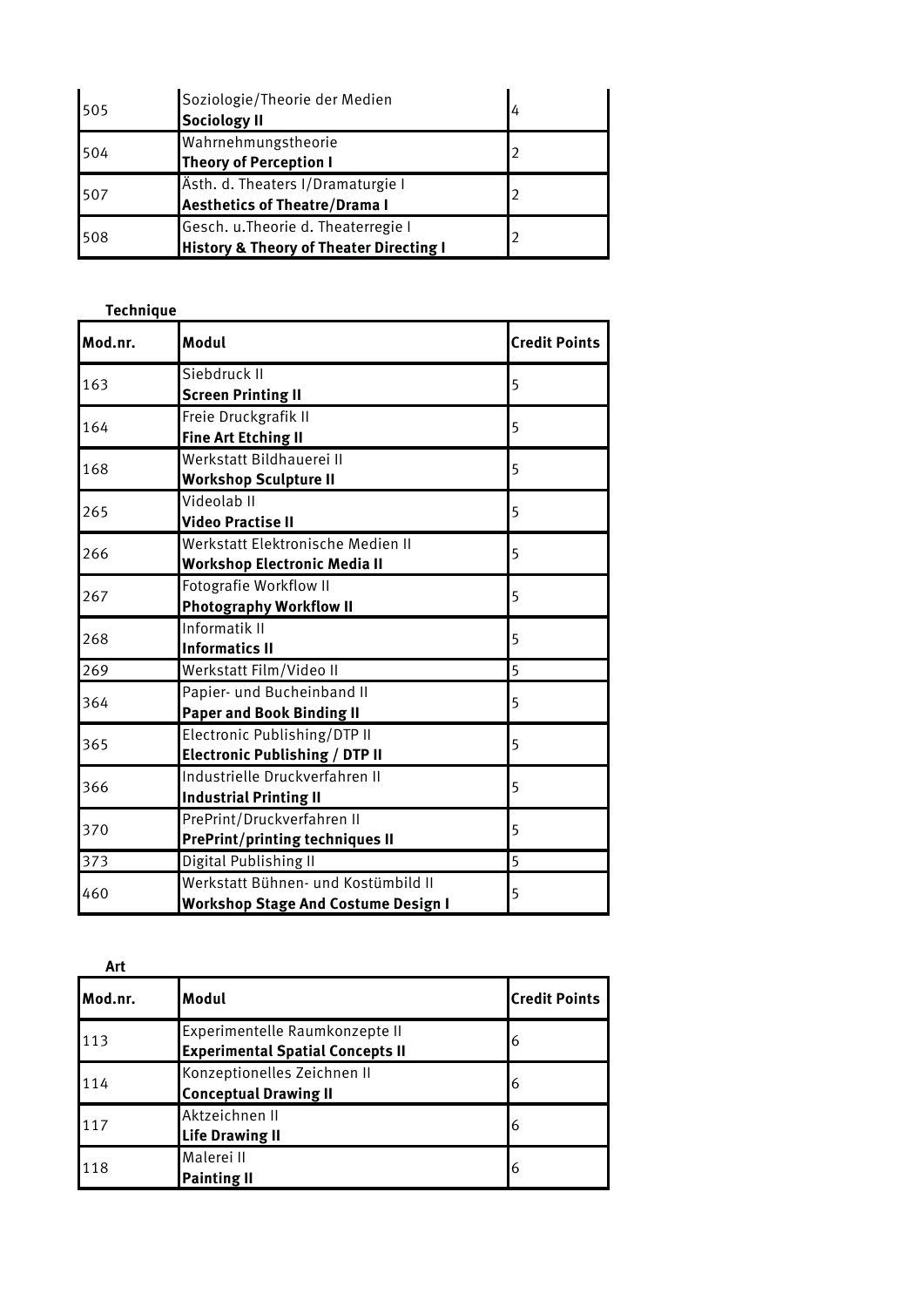| 119 | Bildhauerei II<br><b>Sculpture II</b>                                              | 6 |
|-----|------------------------------------------------------------------------------------|---|
| 207 | Fotografie II<br><b>Photography II</b>                                             | 6 |
| 208 | Elektronische Medien II<br><b>Electronic Media II</b>                              | 6 |
| 209 | Film/Video II (Projekte)<br>Interactive Design I<br><b>Film/Video II (Project)</b> | 6 |
| 307 | Typografie II<br><b>Typography II</b>                                              | 6 |
| 308 | Konzeptionelle Gestaltung II<br><b>Conceptual Design II</b>                        | 6 |
| 309 | <b>Grafik Design/Illustration II</b><br><b>Graphic Design II</b>                   | 6 |
| 404 | Bühnenbild II<br><b>Stage Design II</b>                                            | 6 |
| 406 | Kostümbild II<br><b>Costume Design II</b>                                          | 6 |
| 605 | Gastprofessur II<br><b>Guest Professorship II</b>                                  | 6 |

## **Theory/ Sciences**

| Mod.nr. | Modul                                                                                         | <b>Credit Points</b> |
|---------|-----------------------------------------------------------------------------------------------|----------------------|
| 504     | Wahrnehmungstheorie<br><b>Theory of Perception</b>                                            | 4                    |
| 503     | Soziologie/Theorie der Medien<br>Sociology/Theory of Media                                    | 2                    |
| 507     | Ästhetik des Theaters I/Dramaturgie I<br><b>Aesthetics of Theatre/Drama</b>                   | 2                    |
| 508     | Geschichte u. Theorie d. Theaterregie I<br><b>History &amp; Theory of Theater Directing I</b> | $\overline{2}$       |

| <b>Technique</b> |                                                                          |                      |
|------------------|--------------------------------------------------------------------------|----------------------|
| Mod.nr.          | Modulbezeichnung                                                         | <b>Credit Points</b> |
| 163              | Siebdruck II<br><b>Screen Printing II</b>                                | 5                    |
| 164              | Freie Druckgrafik II<br><b>Fine Art Etching II</b>                       | 5                    |
| 168              | Werkstatt Bildhauerei II<br><b>Workshop Sculpture II</b>                 | 5                    |
| 265              | Videolab II                                                              | 5                    |
| 266              | Werkstatt Elektronische Medien II<br><b>Workshop Electronic Media II</b> | 5                    |
| 267              | Fotografie Workflow II<br><b>Photography Workflow II</b>                 | 5                    |
| 268              | Informatik II<br><b>Informatics II</b>                                   | 5                    |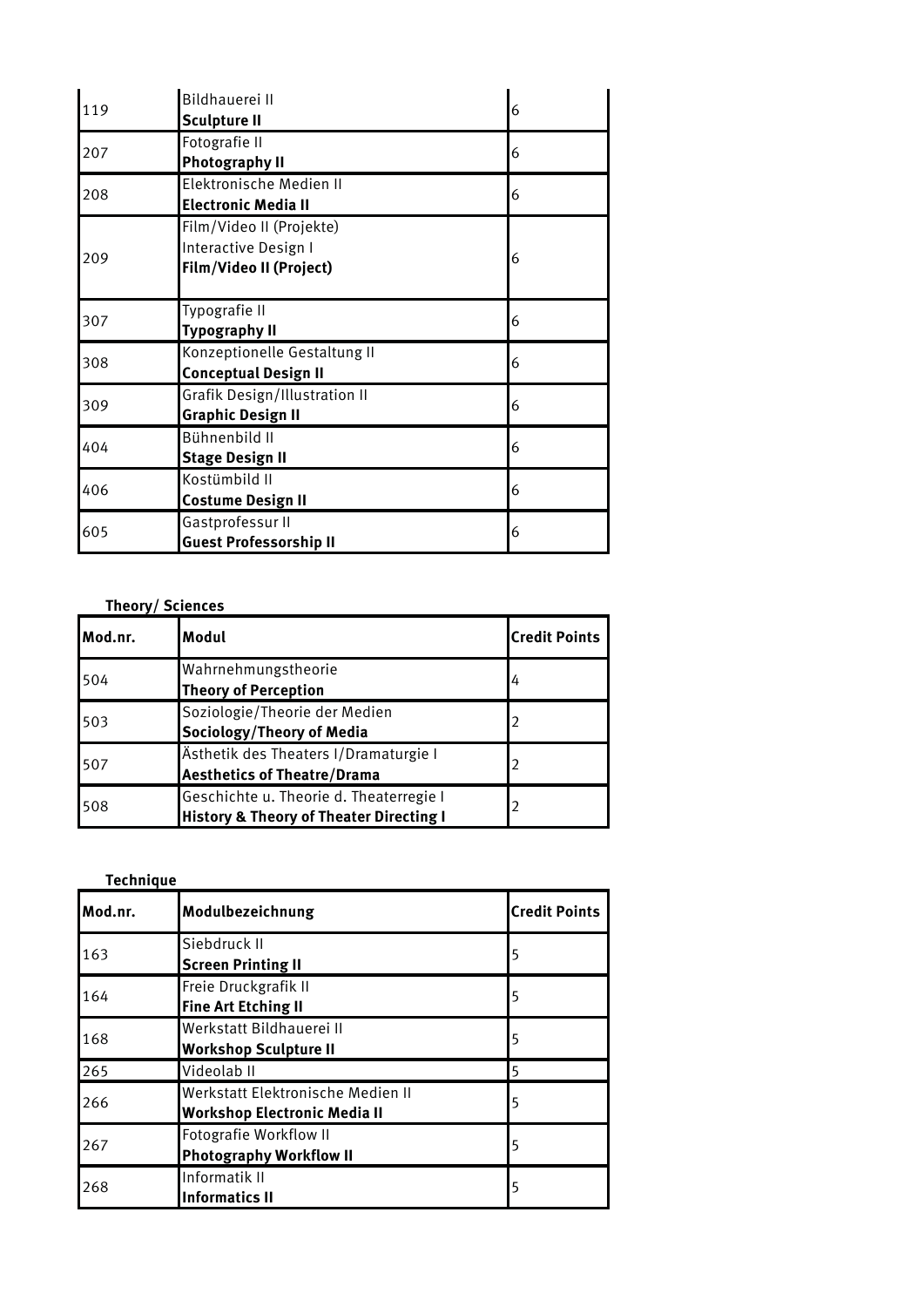| 269 | Werkstatt Film/Video II<br><b>Workshop Film/Video II</b>                           |   |
|-----|------------------------------------------------------------------------------------|---|
| 364 | Papier- und Bucheinband II<br><b>Paper and Book Binding</b>                        | 5 |
| 365 | Electronic Publishing/DTP II                                                       | 5 |
| 366 | Industrielle Druckverfahren II<br><b>Industrial Printing II</b>                    | 5 |
| 370 | PrePrint/Druckverfahren II                                                         |   |
| 373 | Digital Publishing II                                                              |   |
| 460 | Werkstatt Bühnen- und Kostümbild II<br><b>Workshop Stage and Costume Design II</b> |   |

| Mod.nr. | <b>I</b> Modul                 | <b>Credit Points</b> |
|---------|--------------------------------|----------------------|
| 998     | Vordiplomarbeit                |                      |
|         | <b>Pre Diploma Thesis/Work</b> |                      |

| Art    |                                                                                 |                      |
|--------|---------------------------------------------------------------------------------|----------------------|
| Mod.nr | Modul                                                                           | <b>Credit Points</b> |
| 8700   | Dipl. Nebenfach (ab dem 7. Sem.)                                                | 10                   |
| 600    | Konvergenzprojekte<br><b>Interactive Design</b>                                 | 10                   |
| 120    | Experimentelle Raumkonzepte III<br><b>Experimental Spatial Concepts III</b>     | 10                   |
| 121    | Konzeptionelles Zeichnen III<br><b>Conceptual Drawing III</b>                   | 10                   |
| 124    | Aktzeichnen III<br><b>Life Drawing III</b>                                      | 10                   |
| 125    | Malerei III<br><b>Painting III</b>                                              | 10                   |
| 126    | <b>Bildhauerei III</b><br><b>Sculpture III</b>                                  | 10                   |
| 210    | Fotografie III<br><b>Photography III</b>                                        | 10                   |
| 211    | Elektronische Medien III<br><b>Electronic Media III</b>                         | 10                   |
| 212    | Film/Video III<br><b>Film/Video III</b>                                         | 10                   |
| 311    | Typografie III<br><b>Typography III</b>                                         | 10                   |
| 313    | Konzeptionelle Gestaltung III<br><b>Conceptual Design III</b>                   | 10                   |
| 314    | <b>Grafik Design/Illustration III</b><br><b>Graphic Design/Illustration III</b> | 10                   |
| 405    | Bühnen- und Kostümbild III<br><b>Stage And Costume Design III</b>               | 10                   |
| 606    | Gastprofessur III                                                               | 10                   |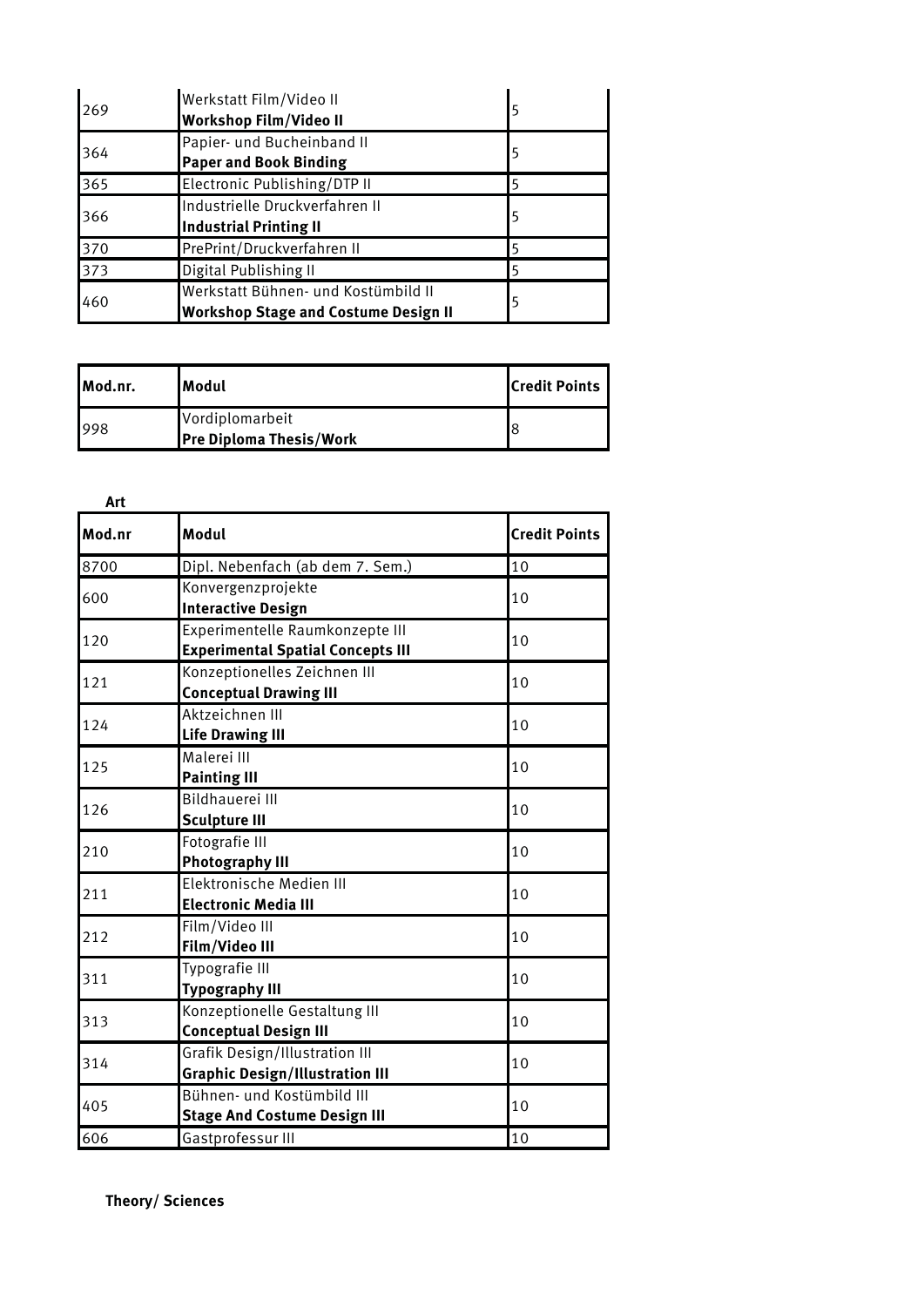| Mod.nr. | lModul                      | <b>I</b> Credit Points |
|---------|-----------------------------|------------------------|
| 601     | Projekte/Konvergenzprojekte | 103. Apr               |

## **Core Theory Courses**

| 512 | Kunstgeschichte<br><b>Art History</b>                   | 4 |
|-----|---------------------------------------------------------|---|
| 513 | Wahrnehmungstheorie<br><b>Theory of Perception</b>      | 4 |
| 515 | Philosophie/Ästhetik<br>Philosophy/ Aesthetics          | 4 |
| 516 | Soziologie/Theorie der Medien<br>Sociology/Media Theory | 4 |

# **Core Theory Courses and subject related Theory courses**

| Mod.nr. | Modul                                                                                             | <b>Credit Points</b> |
|---------|---------------------------------------------------------------------------------------------------|----------------------|
| 552     | Kunstgeschichte<br><b>Art History</b>                                                             | 3                    |
| 553     | Wahrnehmungstheorie<br><b>Theory of Perception</b>                                                | 3                    |
| 555     | Philosophie/Ästhetik<br><b>Philosophy/Aesthetics</b>                                              | 3                    |
| 556     | Soziologie/Theorie der Medien                                                                     | 3                    |
| 517     | Filmgeschichte/Filmtheorie<br><b>Film History/Film Theory</b>                                     | 3                    |
| 518     | Geschichte der visuellen Kommunikation<br><b>History of Visual Communication</b>                  | 3                    |
| 519     | Fotogeschichte (nur Fach Fotografie)<br><b>Photography: History and Theory</b>                    | 3                    |
| 522     | Kostümkunde<br><b>Costume Studies</b>                                                             | 3                    |
| 520     | Ästhetik d. Theaters II/Dramatur. II<br><b>Theater Aesthetics II, Dramaturgy II</b>               | 3                    |
| 521     | Geschichte und Theorie der Theaterregie II<br><b>History &amp; Theory of Theater Directing II</b> | 3                    |

| <b>Technique</b> |                                                            |                      |
|------------------|------------------------------------------------------------|----------------------|
| Mod.nr.          | Modul                                                      | <b>Credit Points</b> |
| 602              | Projekte/Konvergenzprojekte                                | 5                    |
| 166              | Freie Druckgrafik III<br><b>Fine Art Etching III</b>       | 5                    |
| 169              | Werkstatt Bildhauerei III<br><b>Workshop Sculpture III</b> | 5                    |
| 170              | Siebdruck III<br><b>Screen Printing III</b>                | 5                    |
| 270              | Videolab III<br>Video Practise III                         | 5                    |